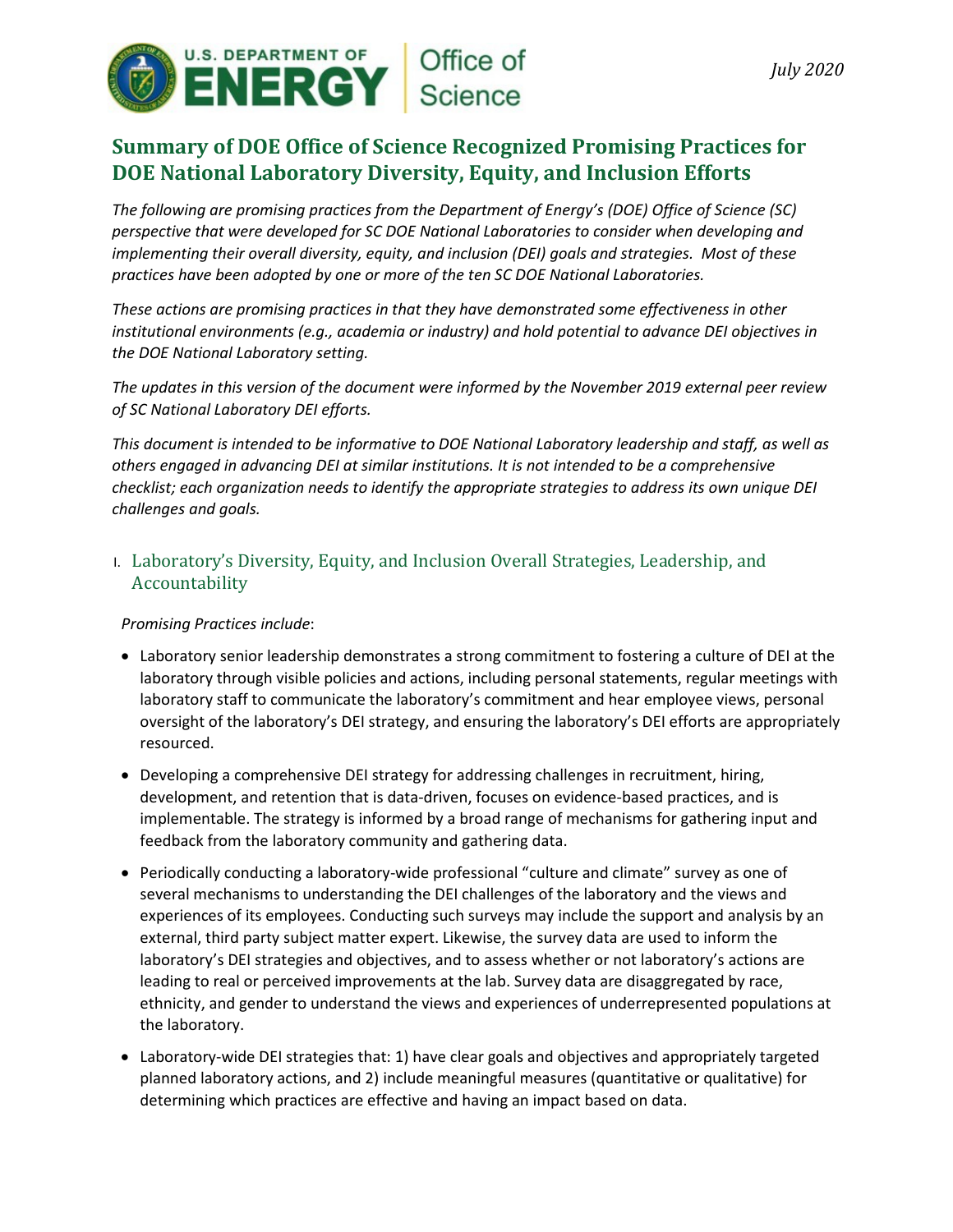- Assigning a lead point of contact (POC) for DEI (e.g., a DEI Manager) who has direct access to laboratory senior leadership and management as well as has a formal means to engage and support the management and supervisors of all directorates and divisions.
- Ensuring DEI Managers are informed by non-DOE laboratory DEI efforts and training, e.g., through trade organizations and education opportunities, to broaden awareness and application of best practices.
- Holding leadership formally and equally accountable for the laboratory's DEI goals, e.g., by including DEI-related incentive compensation goals for senior leadership in performance evaluations.
- Including DEI elements in staff performance appraisals and providing clear guidance and examples of how employees will be evaluated and what successful performance looks like.
- Convening or establishing an advisory board (either a board dedicated to DEI or a significant DEI function of an existing advisory board) to advise the Director and laboratory senior leadership on DEI efforts. Internal DEI boards or councils, such as those at the directorate level, are also used to share ideas, facilitate communications from staff, improve strategies for DEI, and implement laboratory DEI actions.
- Establishing close communications and collaboration protocols between the laboratory's Human Resources (HR); DEI Manager; science, technology, engineering and math (STEM) education and training offices; S&T and operations directorates; and outreach organizations to advance the laboratory's DEI goals and objectives.
- Publicly posting the laboratory workforce demographics data on the laboratory website and updating the information annually. Trending in workforce demographics, including the disaggregation of race, ethnicity and gender data, is communicated to at least employees if not posted publicly. This transparency is critical to communicating the laboratory's commitment to fostering a diverse and inclusiveworkforce.
- Establishing DEI training requirements and learning opportunities for all employees and identifying mechanisms to measure the effectiveness of these activities. This includes defining and communicating what training is required for all employees, what is required for managers and supervisors, and what is optional for employees, and tracking participation and outcomes.

# **II. Laboratory Strategies for Recruitment, Hiring, Development, and Retention of a Diverse and Talented Workforce, and Creating Inclusive Work Environments**

#### *Promising Practices* include:

- Implementing candidate recruitment and hiring efforts as a partnership between HR and S&T managers.
- Utilizing diverse hiring panels and diverse panel chairs whenever possible for the review of applications and interviewing candidates.
- Screening job advertisements in advance for gender bias related language, and "de-biasing" of the advertisement before posting, e.g., through use of established commercial software programs. Consider expanding to include screening announcement language for bias in other areas (e.g., race/ethnicity, disabilities) when effective software becomes available.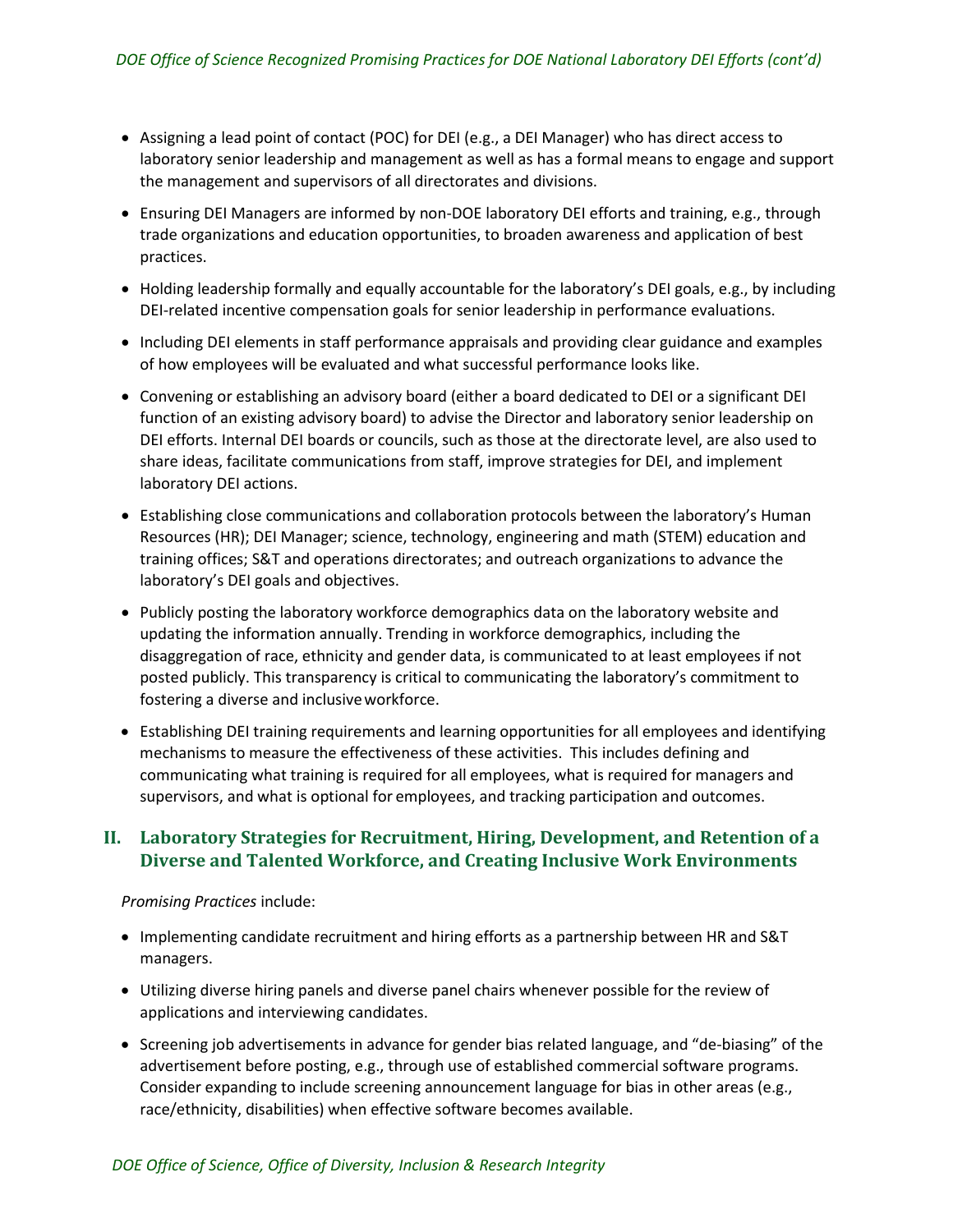- Openly posting and competing all positions, including supervisory and management positions.
- Advertising positions to a broad range of target audiences, including but not limited to scientific professional societies, women and minority serving professional societies, minority serving institutions of higher education, the laboratory scientific user facility users, and current and past participants in the laboratory's undergraduate and graduate STEM research internship programs.
- Utilizing institutional STEM training programs (e.g., for undergraduates, graduate students, and postdocs) as strategic opportunities for fostering diversity in the laboratory's workforce and for candidate pools from which to recruit new permanent hires.
- Utilizing traditional and creative outreach mechanisms to recruit strong, diverse candidates to apply for new hires, including multiple social media platforms. Applicant pools are documented and tracked in an applicant management system.
- Aligning recruitment outreach activities with recruitment goals and establishing appropriate feedback and tracking mechanisms to identify which outreach efforts are having the greatest impact on the quality and diversity of applicants who applied to determine which efforts are worth continuing or expanding.
- Providing hiring managers and leadership with diversity data of the applicants and interviewees at each stage in a hiring process to support a conscious review of efforts to recruit and hire diverse applicants.
- Benchmarking current employment and diversity statistics against appropriate comparison populations, such as existing employment data for specific STEM fields across the scientific community, not just the region, and existing graduation rates in specific fields, using, for example, the data available through the National Science Foundation's (NSF) National Center for Science and Engineering Statistics, and NSF Science & Engineering Indicators, and scientific professional societies.
- Providing required training to hiring managers, as well as selection panelists, to improve understanding of barriers to diversity and other possible factors, including implicit bias, that may inappropriately or inadvertently influence the hiring process. Formal classroom training on effective interviewing skills is also provided.
- Asking standardized behavioral interview questions to candidates to assess a candidate's aptitude for supporting a diverse, equitable, and inclusive workplace culture.
- Supporting and promoting employee benefits, policies, resources, and initiatives that improve productivity and well-being and address the needs of employees across career stages and personal family circumstances (e.g., family support services/child care, alternative and flexible work schedules, assistance with dual career placements, tuition reimbursement).
- Increasing consideration of conversions of students in laboratory STEM training programs and postdocs to permanent hires.
- Encouraging involvement of members of Employee Resources Groups in laboratory recruitment outreach activities.
- Providing mentorship opportunities at the time of onboarding for new employees.
- Providing mentorship opportunities for laboratory employees in all stages of their careers,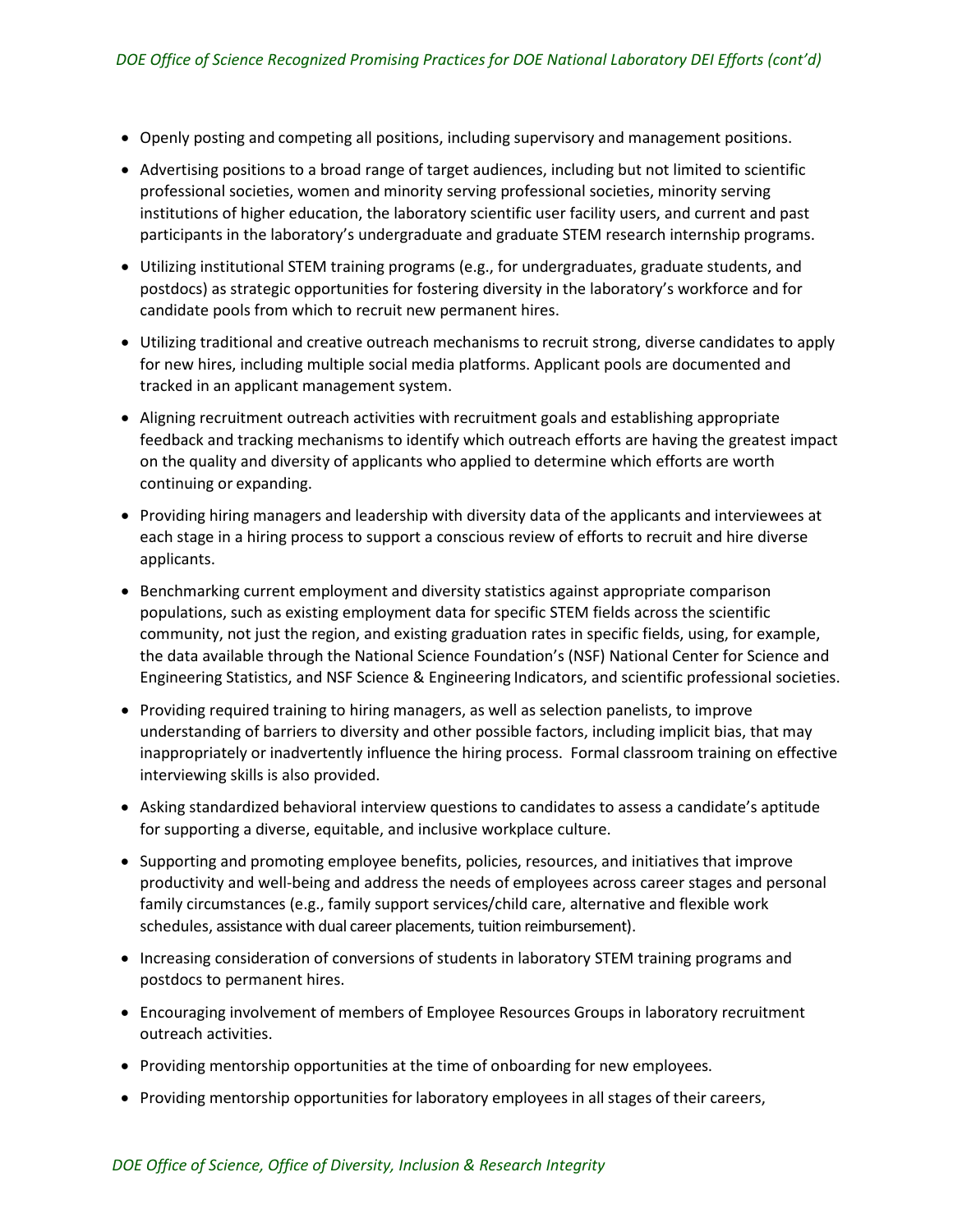consistent with an intentional laboratory mentorship strategy.

- Approaching mentoring responsibilities with intentionality, using evidenced-based practices and setting expectations for mentors and mentees. Professional development on effective mentorship and evidenced-based tools and strategies are available to mentors and mentees.
- Providing employee professional development and growth opportunities that are available to employees at all career stages, and tracking participation and outcomes.
- Ensuring processes for selecting employees for leadership and professional development programs and opportunities are fair and transparent, with attention paid to pre-established objective criteria and equitable decision-making.
- Openly communicating the potential promotion pathways for employees at all career stages.
- Engaging managers and supervisors in formal succession planning and taking an active role in encouraging and supporting development training for employees as part of that planning; managers and supervisors recognize the importance of their roles as mentors and sponsors.
- Pairing leadership with managers and supervisors for leadership mentoring.
- Performing pay equity analyses initially across all job categories with subsequent adjustments based on outcomes of those analyses, and then periodically performing analyses at some appropriate frequency thereafter. Summaries of these analyses are shared with senior leadership.
- Tracking promotion statistics of existing staff and conversions to regular employment (e.g., temporary students and postdocs) with an eye toward equity, and tracking voluntary and involuntary separations utilizing disaggregated data to better understand trends in both recruitment and retention of staff.
- Seeking input through multiple mechanisms to obtain the views of employees, visiting scientists, users, and students (e.g., through climate surveys, focus groups, DEI councils, exit surveys) to understand the laboratory culture and lived experience of those at the laboratory to inform the laboratory's DEI strategy.
- Fostering the establishment and use of employee-led Employee Resource Groups that: 1) are formally charted, 2) have a senior laboratory management "champion," 3) cultivate and promote an inclusive work environment, and 4) and have established pathways for providing formal feedback to laboratory leadership and the DEI POC.
- Establishing DEI Councils at the laboratory directorate level that serve to implement the laboratory's DEI goals and objectives as well as communicate staff views and interests back to laboratory leadership.
- Including user group managers as part of internal DEI Councils for those laboratories with large user facility populations.

## **III. Laboratory Prevention of Discrimination, Harassment, and Profiling**

*Promising Practices include*:

• Having policies and policy statements established that are clear and direct, and are integrated into regular communications to all employees through laboratory leadership that reflect the importance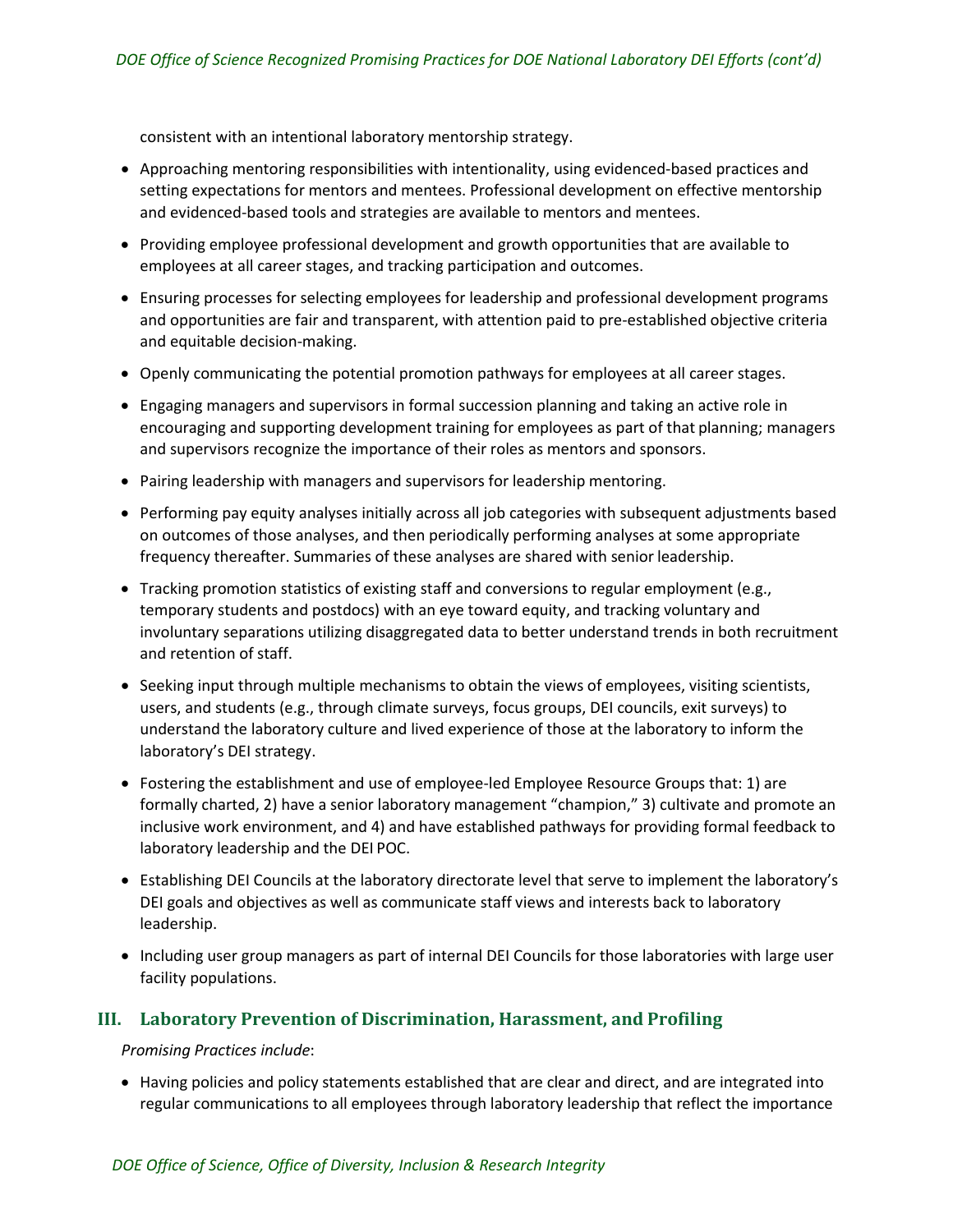of a culture of respect and professionalism. Policies and statements include the laboratory's: 1) vision for DEI as part of a productive, respectful, and collaborative work environment; 2) a notolerance policy on discrimination, harassment, and retaliation; 3) legal and regulatory requirements of the laboratory (e.g., EEO/AA); and 4) how the laboratory will handle issues when they arise.

- Ensuring processes and procedures for reporting a complaint or allegation are clearly communicated and related informational resources are readily accessible to employees, students, and visitors. This includes not only the laboratory's internal resources (e.g., through employee concerns offices), but also the external resources that exist should employees want to use them (e.g., the Department of Labor's [DOL] Office of Federal Contract Compliance Programs [OFCCP] and DOE Inspector General).
- Making anonymous reporting options available to all employees, students, visiting scientists, and facility users.
- Communicating to students, visiting researchers, and facility users that the laboratories policies and procedures also apply to them, and ensuring they understand their responsibility for adhering to them and the resources available to them.
- Requiring formal training of the laboratory staff conducting mediation and complaint investigations using recognized certifying organizations (e.g., the Association of Workplace Investigators, and recognized academic institutions).
- Tracking reported concerns, complaints, inquiries, and investigation proceedings and outcomes in a secure central database with appropriate limited access to help ensure laboratory responsiveness and inform laboratory senior leadership.
- Requiring that POCs responsible for reviewing and investigating complaints provide regular status updates to laboratory senior leadership.
- Ensuring processes for adjudicating complaints have appropriate oversight and checks and balances, and whistleblower protections are clear.
- Clearly communicating the consequences for bad behavior, recognizing that "zero tolerance" means going beyond assigning training only as a remedy.
- Communicating the results of any complaint inquiry or investigation back to the parties involved (complainant and respondent) in a timely manner.
- Communicating high-level summary information on complaint statistics to employees at least annually to demonstrate that the organization has been responsive to complaints.
- Periodically systematically reviewing laboratory policies, procedures, and practices in EEO/AA and DEI, taking into consideration new information and best practices, and making updates accordingly.
- Providing effective educational resources and training on discrimination and harassment prevention, including effective tools and strategies for addressing bad behaviors in real-time, and bystander training. Employees, as well as students and visiting scientists, need to be encouraged and empowered to speak up and believe they will be safeguarded from retaliation.
- Conducting "mock" external audits of the laboratory's policies, practices and procedures (e.g., in collaboration with the DOL OFCCP) on a periodic basis.